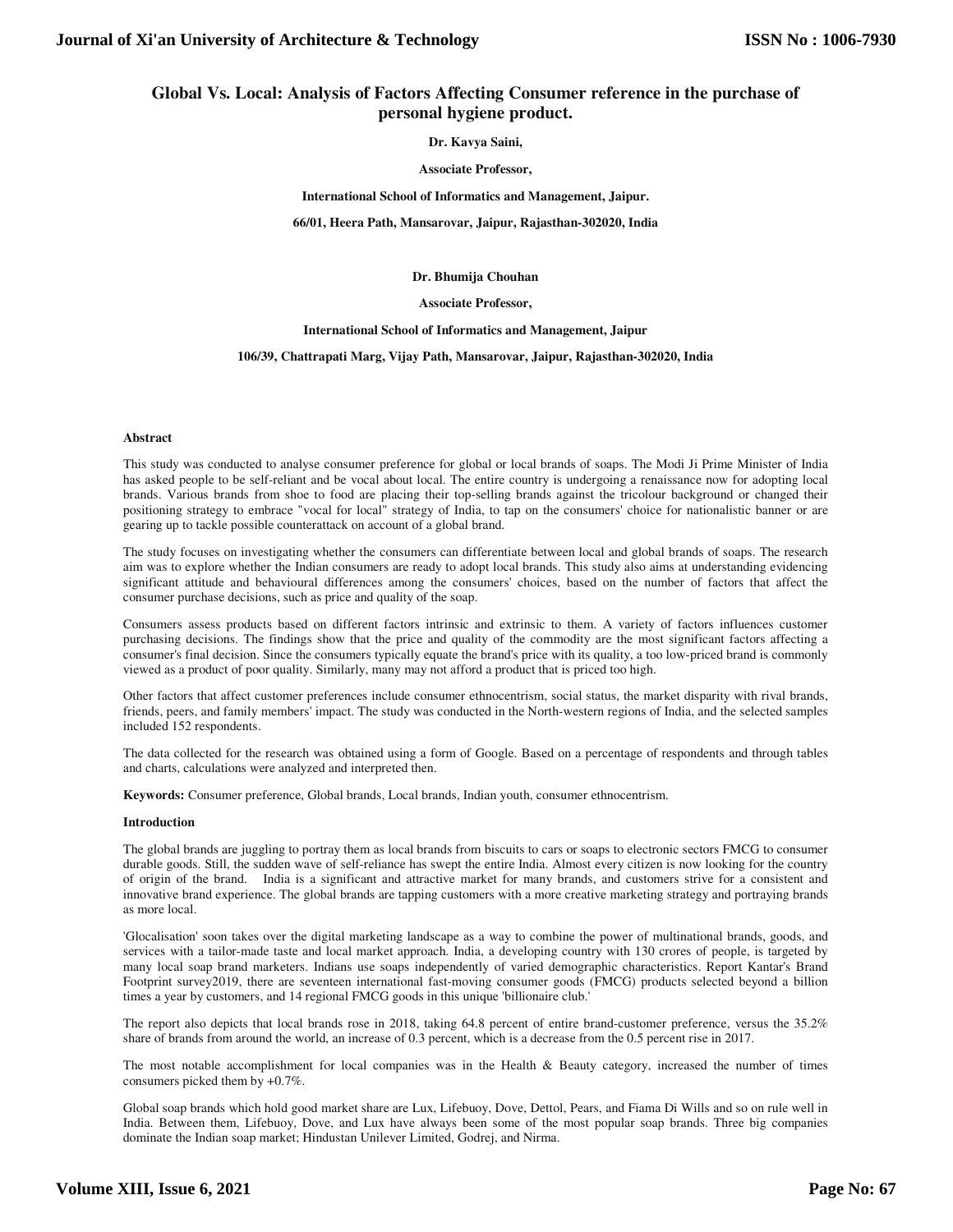# **Journal of Xi'an University of Architecture & Technology**

Such three firms together constitute 88 percent of India's overall market share. For the last few decades, Unilever has dominated the Indian lather industry with its brands such as Lux and Lifebuoy. Nirma, one of the renownedbrand of soap in India, is one of HUL's main rivals and has a market share of 15 percent. Due to a growing emphasis on maintaining appropriate cleanliness and increased consumer disposable income, India's soap marketplace was estimated at \$2.9 billion in FY2020 and is predicted to reach \$4.4 billion by FY2026. Key factor for escalating this is the outburst of the coronavirus (COVID-19) pandemic, which escalated the people'shand-washing frequency and government and non-governmental organisations' hygiene efforts, was a key factor in this escalation. The soap market of India is segmented by application (Special, Uniqueness, Scented, Cosmetic Soaps, Therapeutic, Others), shape (Liquid, Solid), supply channel (retail store, online sites for sales), area, and company. Beauty Soap, Medicated Soap, Laundry Soap, Scented Soap, unique Soap, Personal Soap, among others are the different types of soap available. Beauty Soap has the major market share, accounting for more than half of the market.

Also, in India, the Medicinal Soap sector is countersigning growth, mainly because of an increased understanding of the benefits medicinal soaps can have for numerous skin disorder or situations. The Form-based industry is divided into the categories of Bar Soap and Liquid Soap.

### **Bar Soap dominates Indian Soap Industry.**

Since India is a price-conscious market, most Indians choose bar soaps over liquid soaps because they are less expensive. Centered on the distribution network, the India soap industry is divided into two segments: store-based and non-store-based. The store-based distribution channel accounts for more than 95 percent of the market share, and it is anticipated that this trend will prevail over the next five years. Wipro Consumer Care Limited, Godrej Consumer Products Ltd, Hindustan Unilever Ltd, Reckitt Benckiser (India) Pvt. Ltd, ITC Ltd, Colgate Palmolive (India) Ltd, Jyothi Laboratories Ltd, Patanjali Ayurveda, Karnataka Soaps and Detergents Ltd. are significant competitors operating in the Indian Soap market. The drug company of the Himalayas and Karnataka Soaps and Detergents Ltd. To keep the industry competitive, leading companies introduce new goods on a regular basis. With all of these global trends in mind, the researchers were interested in knowing the Indian customer's attitude toward global and local soaps. In the context of India, the researchers sought to make a comparison of attitude towards local versus foreign soap brands.

### **Purpose of the study:**

The study aimed to determine Indian customers' preference for buying global brands rather than national or local brands. There are specific factors that affect the customer purchasing decision. The research was conducted to find out Indian customer's purchasing behaviour habits, attitudes to global and local brands.

## **Literature Review**

Consumers' tastes have changed from local to global. However, although local brands which meet a number of standards essential to today's customers – such as promoting the local economy or plummeting the ecological footprint – this paper concentrated on the phenomena from the perspective of the consumers' renewed palate for brand authenticity. (Grayson and Martinec, 2004; Rose and Wood, 2005). Though, consumers, in various cases, prefer local brands over international brands due to ethnocentrism and low price (Correa and Parente, 2017). Local brands are trusted because they can cater to local variations in taste, choices, customs, culture, and global brands.

Riefler, P. (2020). The paper suggests that brand authenticity influences consumer choices of global versus local brands. Against extant assumptions, it offers empirical evidence that consumer perceptions of brand authenticity can contribute to a preference for international brands over regional brands as a result of brand communication. Local brands, despite being credible, were not effective in persuading customers in this research, even with the aid of concentrated business engagement on authenticity by buyers.Simultaneously, the global brand, in response to the local brand's competitive edge, drew more customers by incorporating brand authenticity into its marketing message. This research suggests that in globalised marketplaces, local brand management must broaden local brand image beyond localness and authenticity.

Think Global, Act Local: India, China, Korea, Taiwan, South Korea & Pakistan: A study on a Bangladeshi leading fashion brand-Yellow and its international marketing process showed demographics and psychographic variables (Ahmed, 2016). The word 'Glocalisation' refers to the idea of 'Think foreign, behave local,' which was created by Japanese business practises and is critical for accessing Indian markets.The word 'Glocalisation' refers to the principle of 'Think global, act local,' which was established by Japanese business practises and is essential for accessing Indian markets (Fernandes, 2013). McDonald's, Samsung, and other wellknown brands (Lowell & Bharat 2012). According to a research, product localisation is critical to Mcdonald's performance in preserving its competitive position in India. (Panwar & Patra, 2017). Besides from the strategic shifts, businesses like Starbucks needed to form aglobal joint venture in order to penetrate in the Korean market and gain recognition. (Madadoglu, 2013; Ferman, 2019).

## **Objectives of the study are:**

- To draw a correlation between customers' attitude towards local and global soaps in the context of Indian Buyers.
- To conjecture the probability of the buying intention of Indian consumers for global/Local soaps as a result of the attitude towards the product quality and price.
- To analyse the awareness about the difference between global brands and local brands.
- To determine the factors influencing the purchase decision of global or local brands by Indian consumers.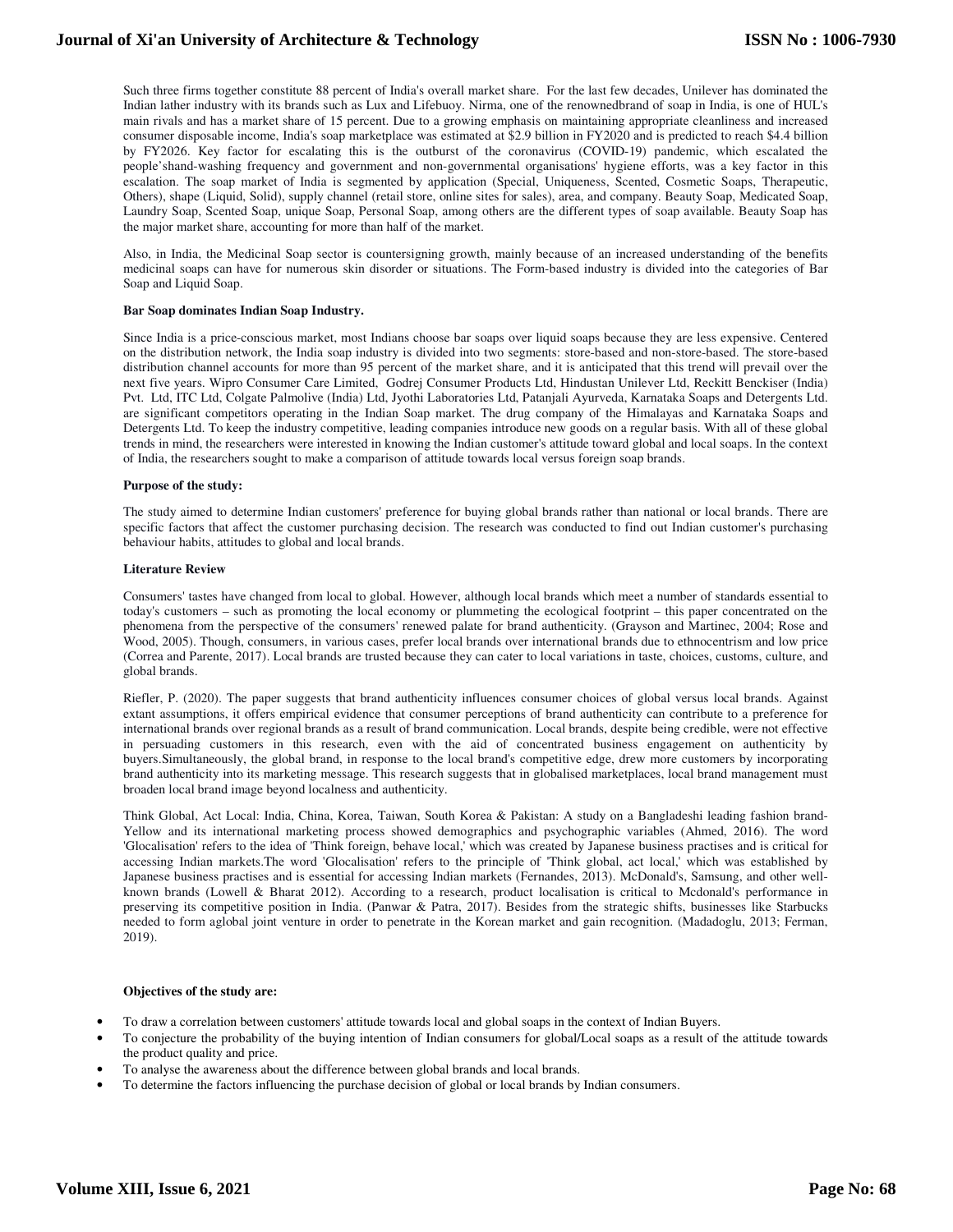# **Research Methodology**

The assessment was done by collecting the primary data of Rajasthan, Punjab, Karnataka, Gujarat, Haryana, Bihar; these states precisely cover North, South, West, and East. The Primary Data was collected using a self-administered structured, balanced, and non-forced questionnaire distributed through Google forms to 153 respondents selected through the "stratified random sampling" method. the questionnaire was designed by utilizing 5 points "Likert's scale." The elements in the questionnaire represented agreedisagree statements measured on a standard 5-point Likert scale. The secondary data was gathered through various research papers, relevant newspapers, magazines, and websites.

## **Period of the Study:**

Because of the COVID 19 national emergency, the research period was prolonged, as was the timeframe for collecting primary data.

#### **Limitation of the Study**

- 1. Only 153 respondents were selected for sampling.
- 2. Due to time constraints, the researchers were unable to completely compare how other demographic features of respondents influence consumers' attitudes toward international and domestic soap brands.



## Figure 1: Research Framework

Hypothesis 1

H01: Consumers primarily have positive evaluations of global brands.

Ha1: Consumers primarily have negative evaluations of global brands.

To understand whether consumers have positive evaluations for global brands, the impact of demographic factors on purchase intention on the global brand was studied. To test this hypothesis, a one-way ANOVA was used to consider the impact of age and gender on global brand buying intentions.

|        |                 |            |                |            | 95% Confidence Interval for<br>Mean |             |                   |         |
|--------|-----------------|------------|----------------|------------|-------------------------------------|-------------|-------------------|---------|
|        | N               | Mean       | Std. Deviation | Std. Error | Lower Bound                         | Upper Bound | Minimum           | Maximum |
| Male   | 70 <sub>1</sub> | 2.2714     | .19080         | 14233      | .9875                               | 2.5554      | $1.00 -$          | 5.00    |
| Female | 82              | $2.6098$ i | 1.14132        | 12604      | 2.3590                              | 2.8605      | 1.00              | 5.00    |
| Total  | 152             | 2.4539     | .17275         | .09512 l   | 2.2660                              | 2.6419      | 1.00 <sub>1</sub> | 5.00    |

| <b>ANOVA</b>          |                |    |             |       |      |  |
|-----------------------|----------------|----|-------------|-------|------|--|
|                       |                |    |             |       |      |  |
|                       | Sum of Squares | df | Mean Square |       | -215 |  |
| <b>Between Groups</b> | 4.323          |    | 4.323       | 3.188 | .076 |  |
| Within Groups         | 203.355        |    | .356        |       |      |  |
| Total                 | 207.678        |    |             |       |      |  |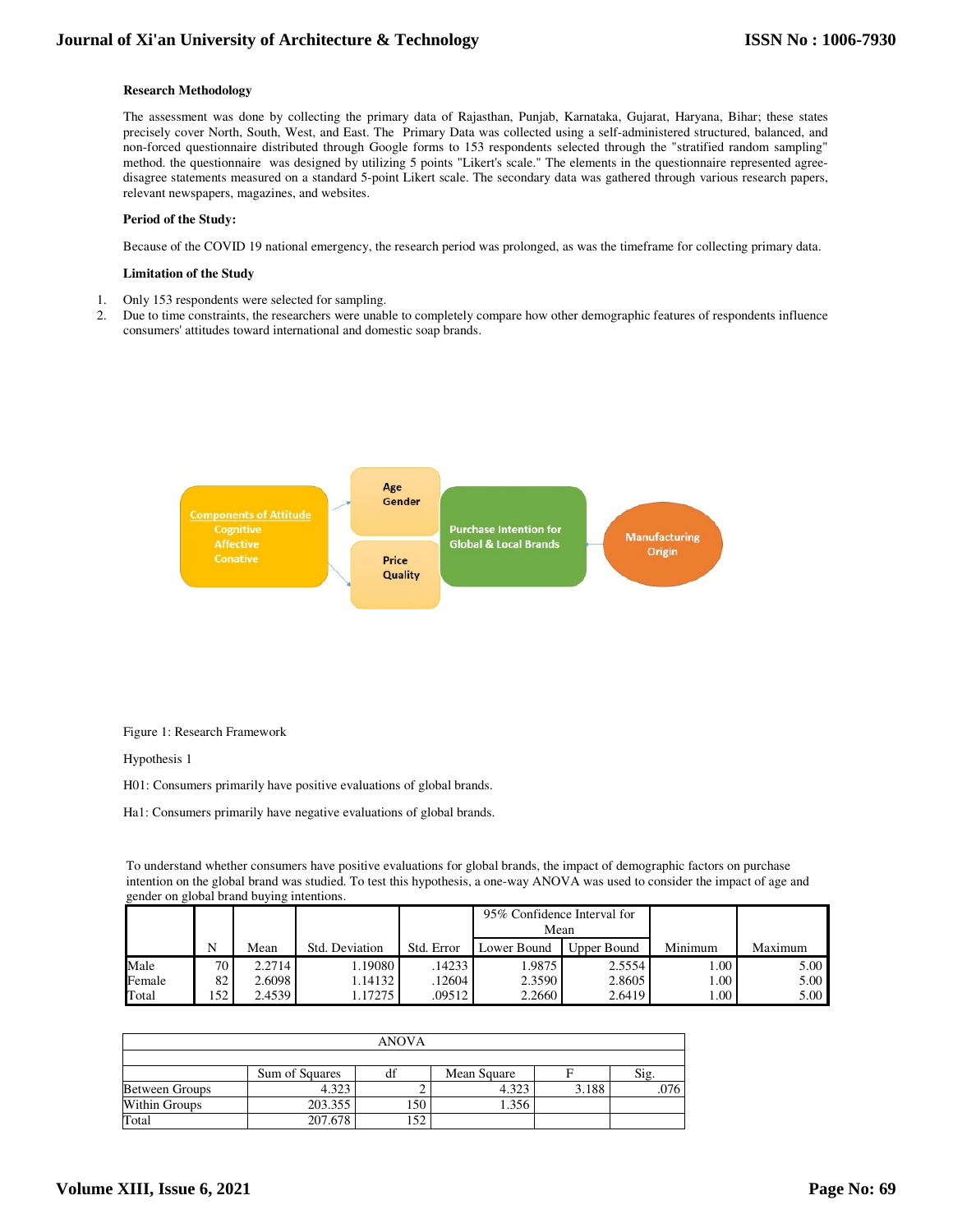Null hypothesis is accepted as  $F(2,150) = 3.188$ ,  $P = 0.076$ 

# Descriptive

|                       |            |         |            | 95% Confidence Interval for Mean           |             |      |                 |
|-----------------------|------------|---------|------------|--------------------------------------------|-------------|------|-----------------|
|                       |            |         |            | Mean Std. Deviation Std. Error Lower Bound | Upper Bound |      | Minimum Maximum |
| 20-30Years 15 2.6667  |            | 1.17514 | $.30342$ J | 2.0159                                     | 3.3174      | 1.00 | 4.00            |
| 30-40Years 133 2.3985 |            | 1.16736 | .10122     | 2.1983                                     | 2.5987      | 1.00 | 5.00            |
| $40-50$ Years         | 4 3.5000   | 1.00000 | .50000     | 1.9088                                     | 5.0912      | 3.00 | 5.00            |
| Total                 | 152 2.4539 | 1.17275 | .09512     | 2.2660                                     | 2.6419      | 1.00 | 5.00            |

ANOVA

|                       | Sum of Squares | df         | Mean Square |       | Si <sub>g</sub> |
|-----------------------|----------------|------------|-------------|-------|-----------------|
| <b>Between Groups</b> | 5.465          |            | 2.732       | 2.013 | .               |
| Within Groups         | 202.213        | 50ء        | .357        |       |                 |
| Total                 | 207.678        | $\epsilon$ |             |       |                 |

Null hypothesis is accepted as  $F(2,150) = 2.013$ ,  $P = 0.137$ 

|                                     | Sig Value | Result     |
|-------------------------------------|-----------|------------|
| Age                                 | 0.076     | Null       |
| Purchase intention of global brands |           | hypothesis |
|                                     |           | accepted   |
| Gender:                             | 0.137     | Null       |
| Purchase intention of global brands |           | hypothesis |
|                                     |           | accepted   |

Inference: Both the demographic factor's significance level is more than 0.05, Null hypothesis was accepted, and it was proved that consumers do have a positive evaluation for global brands.

# **Hypothesis 2**

H02. Brand origin significantly influences the purchasing intention of the global brand.

Ha2 . Brand origin do not significantly influence the purchasing intention of the global brand.

|                            | value | Strength             | Result          |
|----------------------------|-------|----------------------|-----------------|
| Brand origin<br>Purchase   | .510  | Moderate correlation | Null hypothesis |
| intention of global brands |       |                      | accepted        |

Inference : Pearson correlation test was run to determine the relation between Manufacturing origin of the brand and purchasing intentions for a global brand in Indian buyers, there was a moderate correlation between brand origin and purchase intention (r =  $0.510$ ,  $n = 152$  P = 0.05).

# **Hypothesis 3**

H03: There is a **significant influence of consumer attitude on purchase intention of local and global soaps in the context of Indian Buyers**

Ha3: There is no **significant influence of consumer attitude on purchase intention of local and global soaps in the context of Indian Buyers**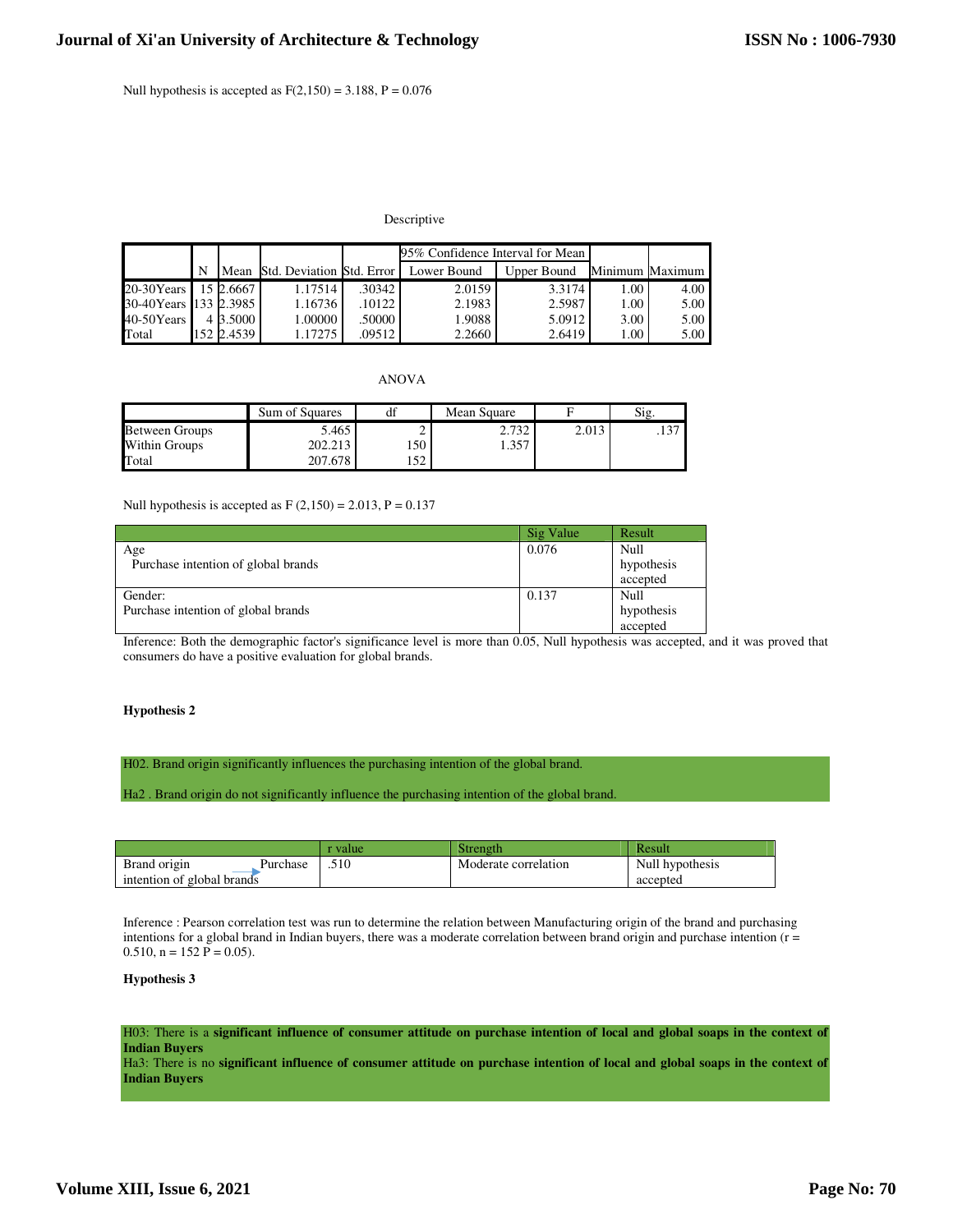# **Journal of Xi'an University of Architecture & Technology**

This hypothesis was tested using tri component model of attitude as the independent variable and purchasing intention as the dependent variable. The models of attitude which includes following:

Tri-component Model − According to the tri-component model, attitude consists of the following three components.

The Cognitive Component is the first of the three components. It is a person's understanding or interpretation of a certain items or services based on personal experience or similar facts from different sources. This expertise typically leads to a consumer's values and personal behaviour.

The Affective Component is the second part of the equation. This is made up of a person's thoughts, sentiments, and attitudes towards a certain brand or object. They consider them to be the most important criterion for assessment. Despondency, satisfaction, frustration, or tension, for example, all have an effect on a customer's mood.

Conative Component is the final component, and it consists of a person's expectation or probability of purchasing a certain object. It normally refers to a person's real actions or intentions. (Based on the above model questions were developed)

| Attitude                                   | r value (Global | r value (Local | Result          |
|--------------------------------------------|-----------------|----------------|-----------------|
|                                            | Brand)          | Brand)         |                 |
| Purchase intention<br>Cognitive Component: | .601            | .721           | Null hypothesis |
| of global brands                           |                 |                | accepted        |
| Affective Component:                       | .321            | .628           | Null hypothesis |
| Purchase intention of global brands        |                 |                | accepted        |
| Conative Component:                        | .561            | .812           | Null hypothesis |
| Purchase intention of global brands        |                 |                | accepted        |

 Inference: Inference: Pearson correlation test was run to determine the relationship between attitude and purchasing intentions for a global brand in Indian buyers, there was a moderate correlation between brand origin and purchase intention for global brands (r = 0.601, 0.321, 0.561,  $n = 152$  P = 0.05.) this proves that consumers attitude have low to moderate relationship on global brands, and purchase intention of local brands ( $r = 0.721, 0.628, 0.812, n = 152$  P = 0.05.) This proves that consumer's attitude have a moderate to a high relationship with local brands.

Hypothesis 4

**H04: Quality and price significantly influence the purchase intention of global brands in Indian buyers Ha4: Quality and price do not significantly influence the purchase intention of global brands in Indian buyers**

|                                     |      | Result                   |
|-------------------------------------|------|--------------------------|
| Ouality:                            | .912 | Null hypothesis accepted |
| Purchase intention of global brands |      |                          |
| Price:                              | .881 | Null hypothesis accepted |
| Purchase intention of global brands |      |                          |

**Inference:** Pearson correlation test was implemented to determine the relationship between quality and price on purchasing intentions for a global brand in Indian buyers. There was a strong correlation between quality and purchase intention of global brands  $(r = 0.912, n = 152 P = 0.05)$ . And for price also there was high correlation with  $(r = 0.881, n = 152 P = 0.05)$ . Thus this proves that quality and price influence the purchase intention of global brands but quality influences more than the price.

## **Findings:**

Customers have a more optimistic outlook about global soap brands, according to this report. The re-conceptualization of the globallocal dichotomy around the diverse features of international soap brand and ownership provided useful strategic perspectives for global and regional marketing managers seeking to correctly place their brand as global and/or part of the local ethos, as well as aiding in deciding the proper basis for targeting customers for each form of brand.As quality and features aspects turned out to be the significant influencers of purchase intention, marketers must come up with attractive and eye catching soap ingredients. Finally it should be noted that this study was limited to only Indian respondents. More study on this subject is needed to look at how consumers' attitudes toward buying international and local soap products differ based on a variety of demographic factors.